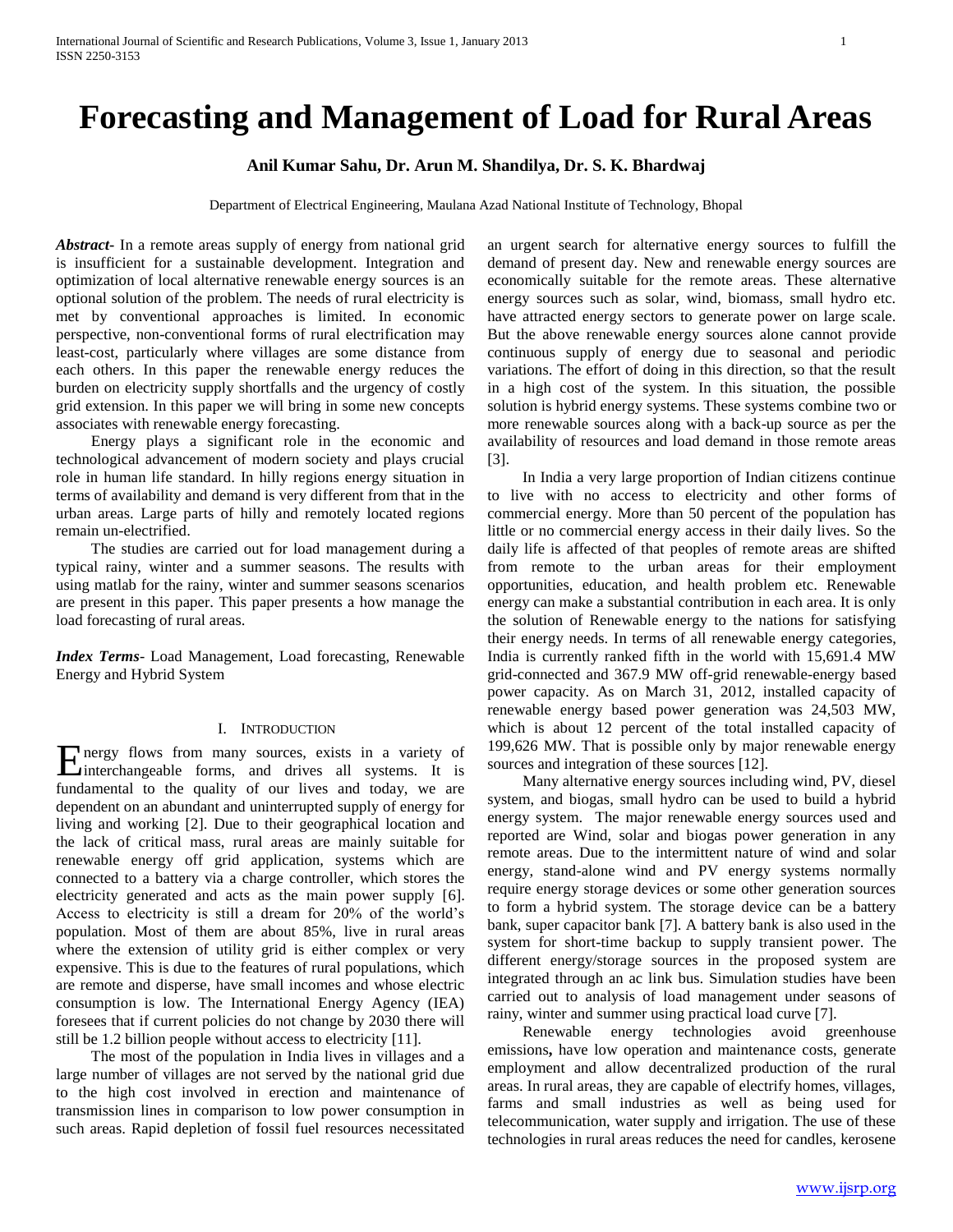and battery charging and higher quality of lamps than kerosene and also improving the standard of life in the rural areas. [6] The basic objectives of the development of renewable energy is ensuring energy security and reducing emissions. [6] The sustainable energy production is to be found in renewable energy sources that are clean, cheap and green [2].

 For electrification of remote areas/rural electrification started shecheme of the government like Kutir Jyoti Program (KJP) , Pradhan Mantri Gramodaya Yojna (PMGY), Rajiv Gandhi Grameen Vidyutikaran Yojna, Jawaharlal Nehru National Solar Mission scheme [13]. Rajiv Gandhi Gramin Vidyutikaran Yojana (RGGVY)-The basic purpose of the Rajiv Gandhi Gramin Vidyutikaran Yojana (RGGVY) Programme is to provide 100% electrification of all villages and habitations in the country, electricity access to all households , free of cost electricity connection to BPL (Below Poverty Line) households through renewable energy sources in those unelectrified remote census villages, unelectrified hamlets of electrified census villages where grid connectivity is either not feasible or not cost effective & and electrified villages/hamlets where power availability is less than 6 hours per day averaged over the year. Jawaharlal Nehru National Solar Mission- the National Solar Mission is a major initiative of the Government of India and State Governments to promote ecologically sustainable growth while addressing India's energy security challenge. The basic purpose of the National Solar Mission is to establish India as a global leader in solar energy by creating the policy conditions for its diffusion across the country as quickly as possible [13].

 These schemes are used for rural electrification but not sufficient to provide electricity for 24 hours. So that the solution is how to manage the load, according to demand of rural areas. This paper presents how to manage the load and forecasting of remote areas according to rainy, winter and summer seasons in yearly on the basis of data collection of remote areas. For sustainable development of rural electrification the integration of renewable energy sources (hybrid system) is needed. The results for load management are shown in this paper for remote area.

### II. HYBRID SYSTEM

 The performance of hybrid system is dependent on the environmental conditions, analysis is considered in the given study area to investigate the associated cost and component size. The alternative/renewable energy sources such as solar energy, wind energy and biogas power plant have the greater potential to generate power for system utilities. The abundant energy available in nature can be converted to electricity in a sustainable and clean way to supply the necessary power to remote areas for the living standards of people without access to the electricity grid. If stability is concerned with available voltage and power

variation, these problems can be solved by integrating the possible renewable energy sources [1].Based on the availability and potential of renewable energies in the remote areas cluster of village consisting of a hybrid energy system wind, solar PV and biogas system along with a DG back-up, battery storage and power conditioning equipment [3].

 The main advantages of hybrid systems as reduced operational cost due to lower fuel consumption and low PV maintenance, improved reliability through diversifying power sources and continuous power supply, as well as increased operational life due to fewer generator operating hours. The system is environmentally friendly due to reduced emissions and noise pollution, and smoothes out seasonal weather fluctuations, resulting in improved energy services, and extended battery life [4]. The role of integrating renewable energy in hybrid energy system is primarily to save diesel fuel. The renewable energy sources commonly used in hybrid configurations are small wind turbines, photovoltaic systems and biogas. The integrated approach makes a hybrid system to be the most appropriate for isolated communities of a rural remote area [8]. For systems employing totally clean renewable energy, high capital cost is an important barrier. We can produce green power by adding different renewable energy sources to diesel generator and battery, which is also called a hybrid system. This kind of system can compromise investment cost, diesel fuel usage cost and also operation and maintenance costs [8].

 The diesel generators have been the solution for decentralised electricity supply because of their low initial capital cost. Apart from environmental concerns, the diesel generator has high operating costs as a result of high consumption of fuel and high maintenance costs. The amount of power produced by renewable energy devices such as photovoltaic cells and wind turbines varies significantly on an hourly, daily and seasonal basis due to the variation in the availability of sunshine, wind and other renewable resources. This variation means that sometimes power is not available when it is required and on other occasions there is excess power [4].

# III. LOAD FORECASTING

 Load forecasting is very important for electric utilities in a competitive environment created by the electric industry deregulation, planning and operational decision [5]. From the perspective of the system operators and regulatory agencies, the medium term forecasting is a source of primary information for the safe and reliable operation of the system. The basic tool for determining the optimal utilization of generators and power stations, some facilities are more efficient than others.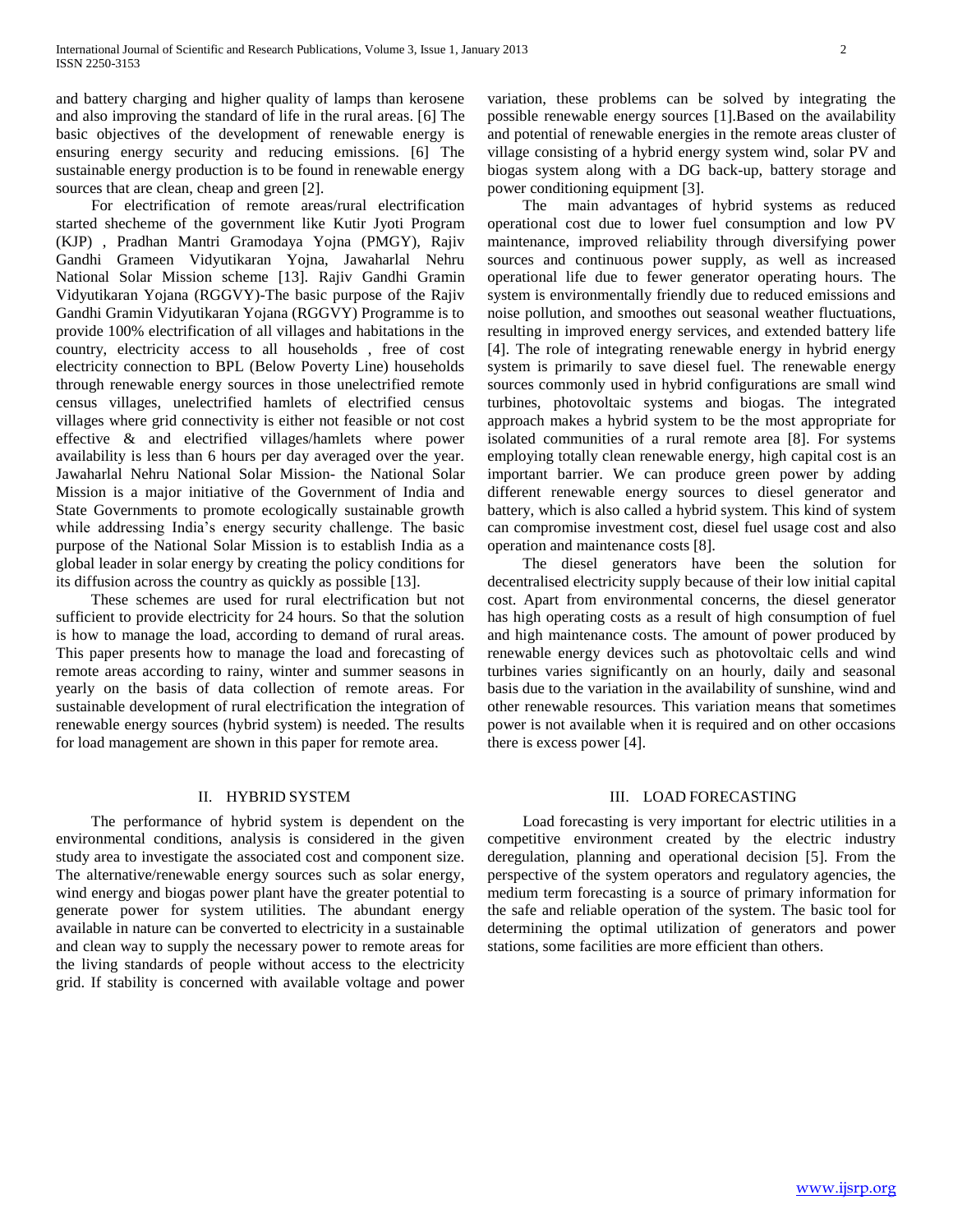# Load forecasting is classified as-



## IV. LOAD SURVEY OF RURAL AREA

 The load survey of the rural areas is achieved by taking the interview of sarpanch, school teachers, members of rural area etc. The following constraints are considered during the load survey of nearby villages up to 5 to 12 km distance from each other in the district of Sehore (MP). The load survey of rural area depends on-

- (1) Number of villages of rural area
- (2) Number of houses of rural area
- (3) Population of rural area
- (4) Demand of domestic load
- (5) Demand of street lighting load
- (6) Demand of commercial load
- (7) Demand of agriculture load
- (8) Average energy consumptions
- (9) Others demand.

# V. ENERGY DEMAND AND RESOURCES

 The electrical loads of the area are classified as domestic, agricultural, commercial and street light. The domestic sector needs electricity for electrical appliances such as TV, fan, Tube light, washing machine, mixer, fridge, water heater and motor for pumping.. The agricultural load includes irrigation and motor for water pumping. The commercial load includes schools, shops, flour mill, small scale industries, and village panchayat office buildings [1].

 The connected load determination of the average connected load of households in the hilly rural area, which is not yet electrified, has been made feasible by the estimation method. The expected consumption pattern of the area throughout the year has been estimated, keeping in mind demographic characteristics of the local population, land features, density of population in each village, prevailing climate and social requirements of inhabitants. For load estimation in that rural area has been a great help in determining the load requirement for this rural hilly area [3].

# VI. OVERALL POWER MANAGEMENT STRATEGY

 An overall control strategy for power management among different energy sources in a multi-source energy system is needed.



 The block diagram of overall control strategy for the proposed hybrid alternative energy system.

 The power difference between the generation sources and the load demand is calculated as-

 $Pnet = Pwind + Ppv + Pbiogas + Pload --- (1)$ 

Where -

Pwind is the power generated by the WECS,

 Ppv is the power generated by the PV energy conversion system,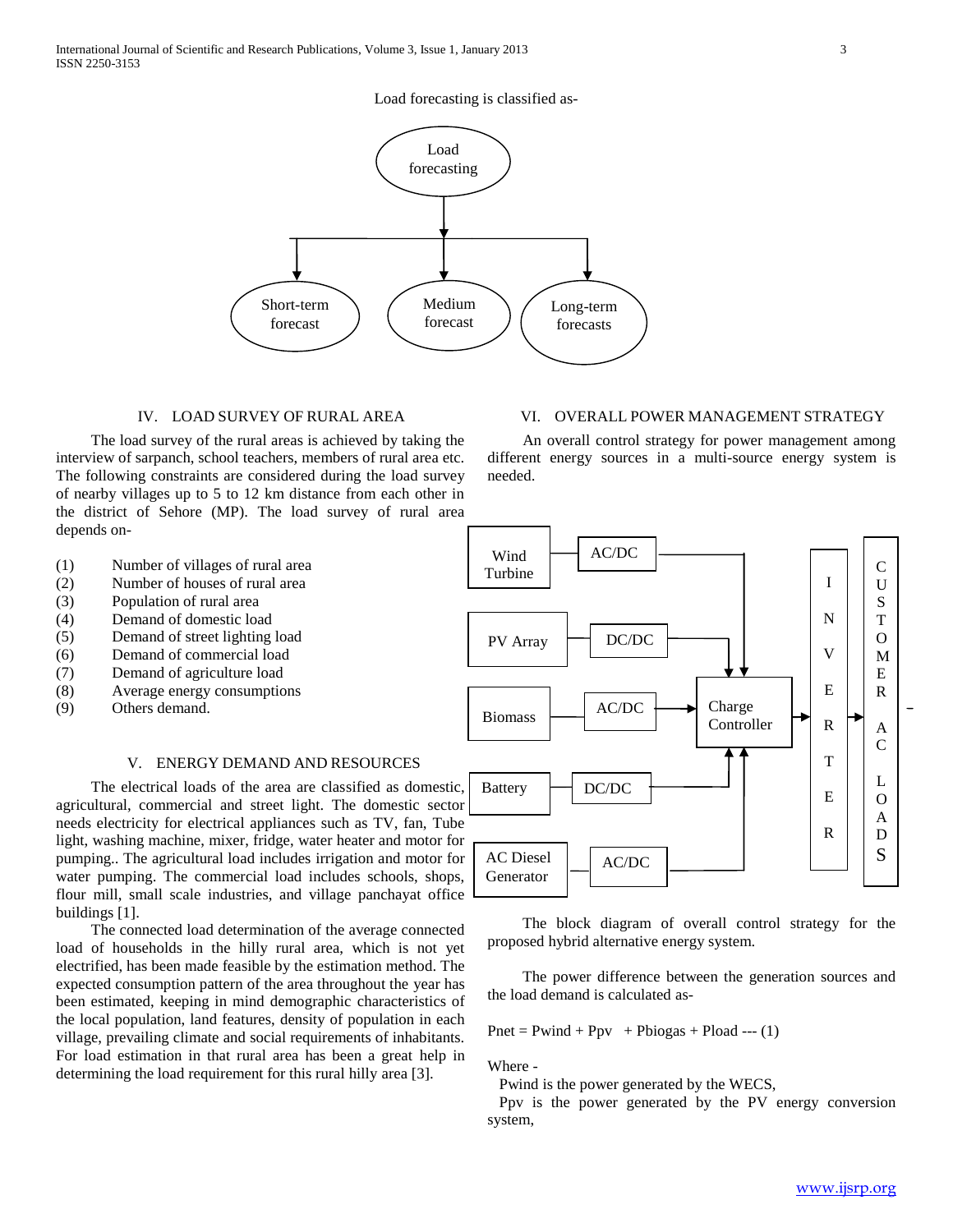Pbiogas, is the power generated by the biogas energy conversion system

Pload is the load demand.

# VII. RESULTS FOR LOAD MANAGEMENT

 In order to analysis of the load performance under different situations, the studies have been carried out using practical load demand data with the help of matlab depending on seasons (rainy, winter summer seasons). As discussed in this paper the system is considered to supply electric power demand of 100 houses in the any rural areas.

 A typical hourly load demand for a house in the rural areas reported with survey of rural areas and study of that area. The total hourly load demand profile of 100 houses over 24 h is shown in the form of load curve of rainy, winter and summer season.

 The studies are carried out for load management during a typical rainy, winter day and a summer day. The results with the help of matlab for the rainy, winter and summer season's scenarios are shown in the fig. 2, fig. 3, fig. 4



Fig. 3



 The studies are carried out for load management during a typical rainy, winter and a summer season after adjustment of the load. The results with the help of matlab for the rainy, winter and summer season are shown in the fig. 5, fig. 6, fig. 7.





Fig. 6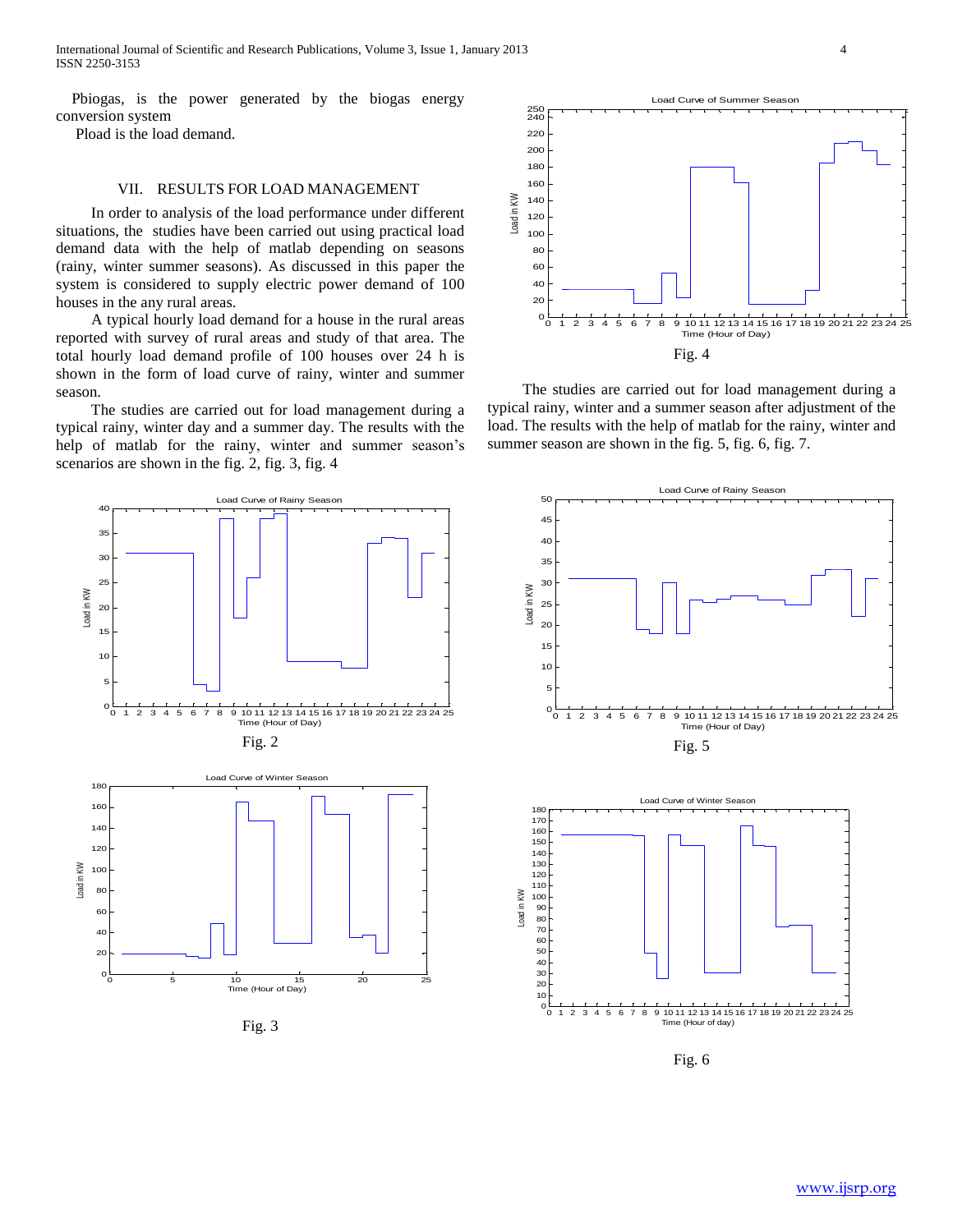

 The studies are carried out for load management during a typical rainy, winter and a summer season after distribution of agriculture loads in weekly. Agriculture load for rainy season is considered zero. So that the results with the help of matlab for the winter and summer season are shown in the fig. 8, fig. 9, fig. 10, fig. 11.



Fig. 9



Fig. 10



Fig. 11

#### VIII. CONCLUSION

 In this paper, an ac-linked stand-alone Wind/PV/Biogas alternative energy system is proposed. The wind, PV generation and biogas systems are the main power generation devices in any rural areas.

 The model of the hybrid system has been discussed in this paper. The studies have been carried out to verify the load performance under different scenarios using matlab the practical load curve profile in the remote areas. The results, with the help of matlab to given for a rainy, winter and a summer seasons scenario, show the effectiveness of the overall load management strategy and the feasibility of the proposed hybrid alternative energy system.

#### **REFERENCES**

[1] Deepak Kumar Lal, Bibhuti Bhusan Dash, and A. K. Akella " Optimization of PV/Wind/Micro-Hydro/Diesel Hybrid Power System in HOMER for the Study Area", International Journal on Electrical Engineering and Informatics , Volume 3, Number 3, Aug. 2011, pp. 307-325.